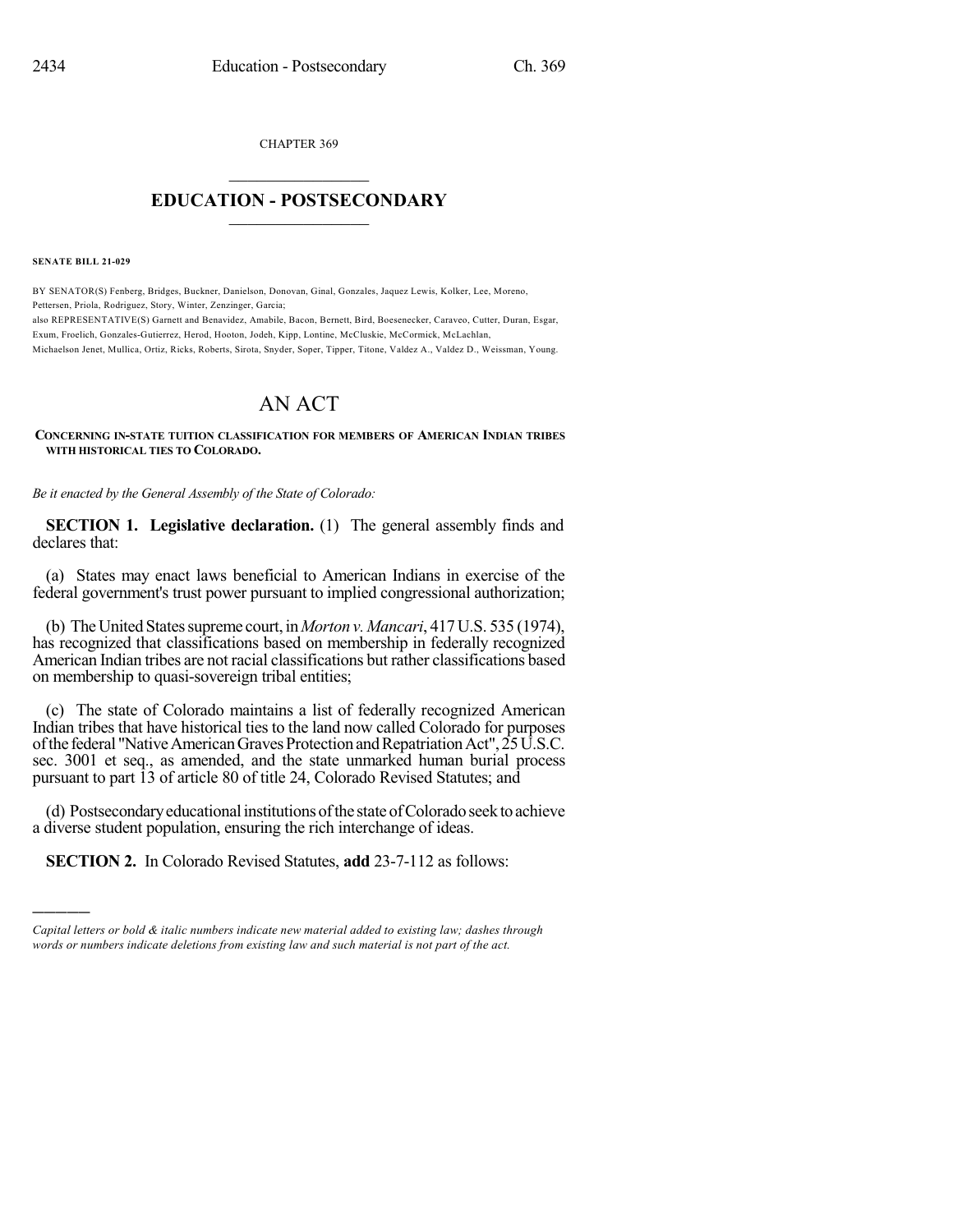**23-7-112. Tuitionclassificationfor members of American Indian tribeswith historical ties to Colorado - legislative declaration.** (1) (a) THE GENERAL ASSEMBLY FINDS AND DECLARES THAT:

(I) OFTEN DUE TO CIRCUMSTANCES BEYOND THEIR CONTROL, MANY AMERICAN INDIAN TRIBES AND MEMBERS OF AMERICAN INDIAN TRIBES HAVE BEEN FORCED TO RELOCATE ACROSS STATE LINES, FAR FROM THEIR HISTORICAL HOME PLACES. AS A CONSEQUENCE, AMERICAN INDIAN HIGH SCHOOL STUDENTS OFTEN ONLY RECEIVE IN-STATE TUITION ELIGIBILITY IN THEIR STATE OFCURRENT RESIDENCE RATHER THAN THE STATE THEIR TRIBES TRADITIONALLY CALLED THEIR ANCESTRAL HOME.

(II) COLORADO INCLUDES THE ANCESTRAL HOME PLACES OF AT LEAST FORTY-EIGHT AMERICAN INDIAN TRIBES;

(III) ACCORDING TO THE UNITED STATES CENSUS BUREAU CURRENT POPULATION SURVEY, IN 2016, ONLY APPROXIMATELY NINETEEN PERCENT OF COLLEGE-AGED AMERICAN INDIAN TRIBE MEMBERS WERE ENROLLED IN COLLEGE, COMPARED TO APPROXIMATELY FORTY-ONE PERCENT OF THE TOTAL COLLEGE-AGED POPULATION, THE LOWEST PERCENTAGE OF ALL RACE AND ETHNICITY GROUPS SURVEYED; AND

(IV) FURTHER, IN 2016, OVER TWENTY-SIX PERCENT OF AMERICAN INDIAN PEOPLE LIVED IN POVERTY, THE HIGHEST RATE OF ANY RACE GROUP SURVEYED, WITH THIRTY-THREE PERCENT OF AMERICAN INDIAN CHILDREN UNDER EIGHTEEN YEARS OF AGE LIVING IN POVERTY.

(b) THEREFORE, THE GENERAL ASSEMBLY DECLARES THAT COLORADO PUBLIC UNIVERSITIES AND COLLEGES SHOULD EXTEND IN-STATE TUITION CLASSIFICATION TO AMERICAN INDIAN STUDENTS WHO ARE REGISTERED MEMBERS OF A FEDERALLY RECOGNIZED AMERICAN INDIAN TRIBE WITH HISTORICAL TIES TO COLORADO.

(2) NOTWITHSTANDING ANY OTHER PROVISION OF THIS ARTICLE 7 TO THE CONTRARY,BEGINNINGWITH THE 2021-22ACADEMIC YEAR,THE GOVERNING BOARD OF EACH INSTITUTION SHALL ADOPT A POLICY TO GRANT IN-STATE TUITION CLASSIFICATION TO A STUDENT WHO IS A REGISTERED MEMBER OF A FEDERALLY RECOGNIZED AMERICAN INDIAN TRIBE WITH HISTORICAL TIES TO COLORADO, AS DESIGNATED BY THE COLORADO COMMISSION OF INDIAN AFFAIRS, ESTABLISHED PURSUANT TO ARTICLE 44 OF TITLE 24, IN PARTNERSHIP WITH HISTORY COLORADO.

(3) BEGINNING WITH THE FALL SEMESTER OF THE 2021-22 ACADEMIC YEAR, A STUDENT CLASSIFIED AS AN IN-STATE STUDENT PURSUANT TO THIS SECTION:

(a) MAY BE COUNTED AS A RESIDENT STUDENT FOR ANY PURPOSE PURSUANT TO THIS ARTICLE 7;

(b) MAY BE COUNTED AS A RESIDENT STUDENT FOR PURPOSES OF SECTION 23-1-113.5; AND

(c) IS ELIGIBLE TO PARTICIPATE IN THE COLLEGE OPPORTUNITY FUND STIPEND PURSUANT TO PART 2 OF ARTICLE 18 OF THIS TITLE 23 AND STATE-FUNDED STUDENT FINANCIAL ASSISTANCE PROGRAMS PURSUANT TO ARTICLE 3.3 OF THIS TITLE 23, AND